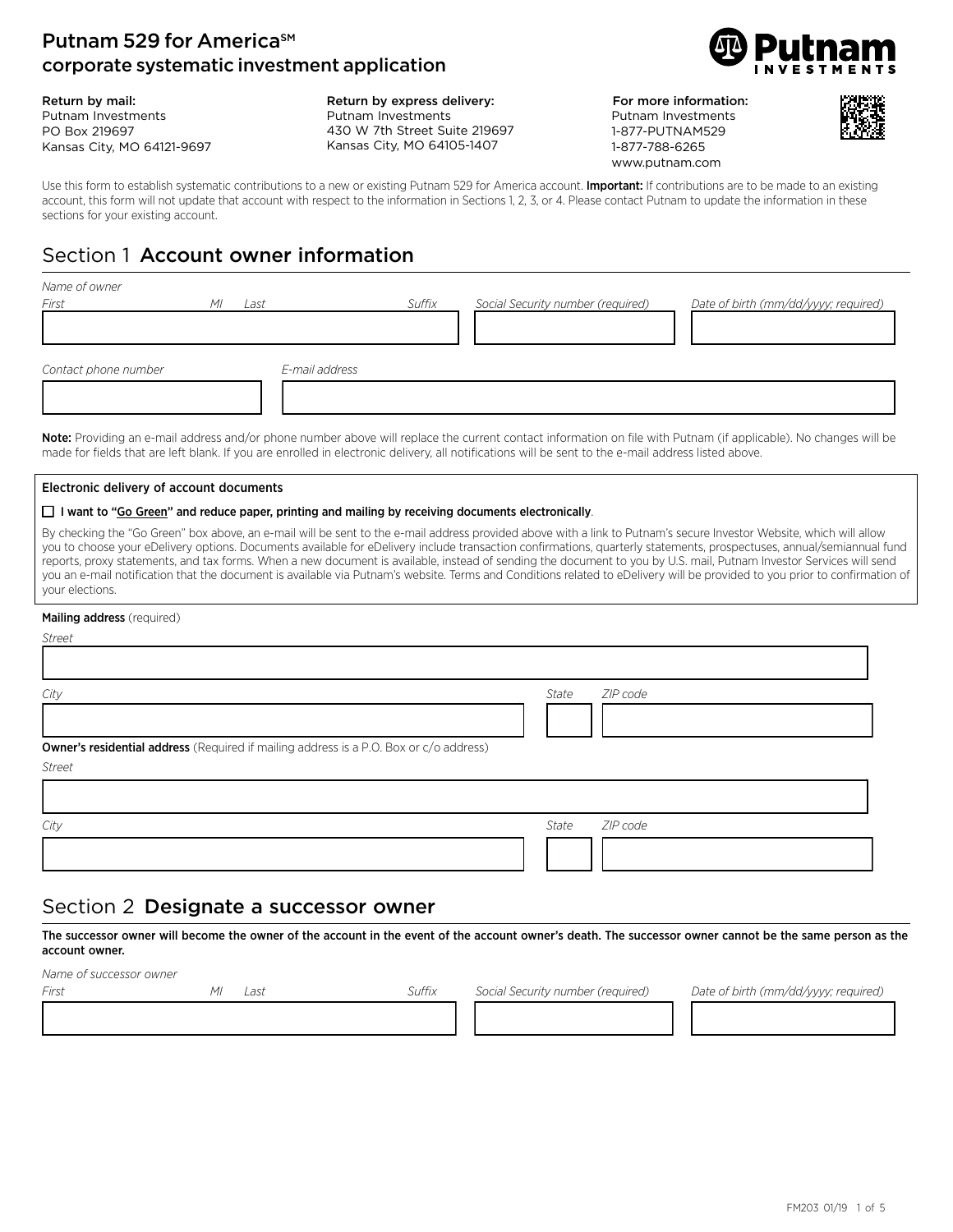## Section 3 Beneficiary information

Please list all new beneficiaries for which you wish to contribute via payroll deduction. The beneficiary is the person whose qualified education expenses may be paid from the account. Note: you must complete date of birth for each beneficiary below. If you designate more than one beneficiary, a separate Putnam 529 for America account will be established for each and this application will apply to each account.

| Name of beneficiary          |            |        |                                                                                                                       |                                      |
|------------------------------|------------|--------|-----------------------------------------------------------------------------------------------------------------------|--------------------------------------|
| First                        | ΜI<br>Last | Suffix | Social Security number (required)                                                                                     | Date of birth (mm/dd/yyyy; required) |
|                              |            |        |                                                                                                                       |                                      |
|                              |            |        | Beneficiary's address (street, city, state, ZIP code; required if different from the account owner's mailing address) |                                      |
|                              |            |        |                                                                                                                       |                                      |
|                              |            |        |                                                                                                                       |                                      |
| Name of beneficiary<br>First | ΜI<br>Last | Suffix | Social Security number (required)                                                                                     | Date of birth (mm/dd/yyyy; required) |
|                              |            |        |                                                                                                                       |                                      |
|                              |            |        | Beneficiary's address (street, city, state, ZIP code; required if different from the account owner's mailing address) |                                      |
|                              |            |        |                                                                                                                       |                                      |
| Name of beneficiary          |            |        |                                                                                                                       |                                      |
| First                        | ΜI<br>Last | Suffix | Social Security number (required)                                                                                     | Date of birth (mm/dd/yyyy; required) |
|                              |            |        |                                                                                                                       |                                      |
|                              |            |        | Beneficiary's address (street, city, state, ZIP code; required if different from the account owner's mailing address) |                                      |
|                              |            |        |                                                                                                                       |                                      |
| Name of beneficiary          |            |        |                                                                                                                       |                                      |
| First                        | ΜI<br>Last | Suffix | Social Security number (required)                                                                                     | Date of birth (mm/dd/yyyy; required) |
|                              |            |        |                                                                                                                       |                                      |
|                              |            |        | Beneficiary's address (street, city, state, ZIP code; required if different from the account owner's mailing address) |                                      |
|                              |            |        |                                                                                                                       |                                      |
| Name of beneficiary          |            |        |                                                                                                                       |                                      |
| First                        | M<br>Last  | Suffix | Social Security number (required)                                                                                     | Date of birth (mm/dd/yyyy; required) |
|                              |            |        |                                                                                                                       |                                      |
|                              |            |        | Beneficiary's address (street, city, state, ZIP code; required if different from the account owner's mailing address) |                                      |
|                              |            |        |                                                                                                                       |                                      |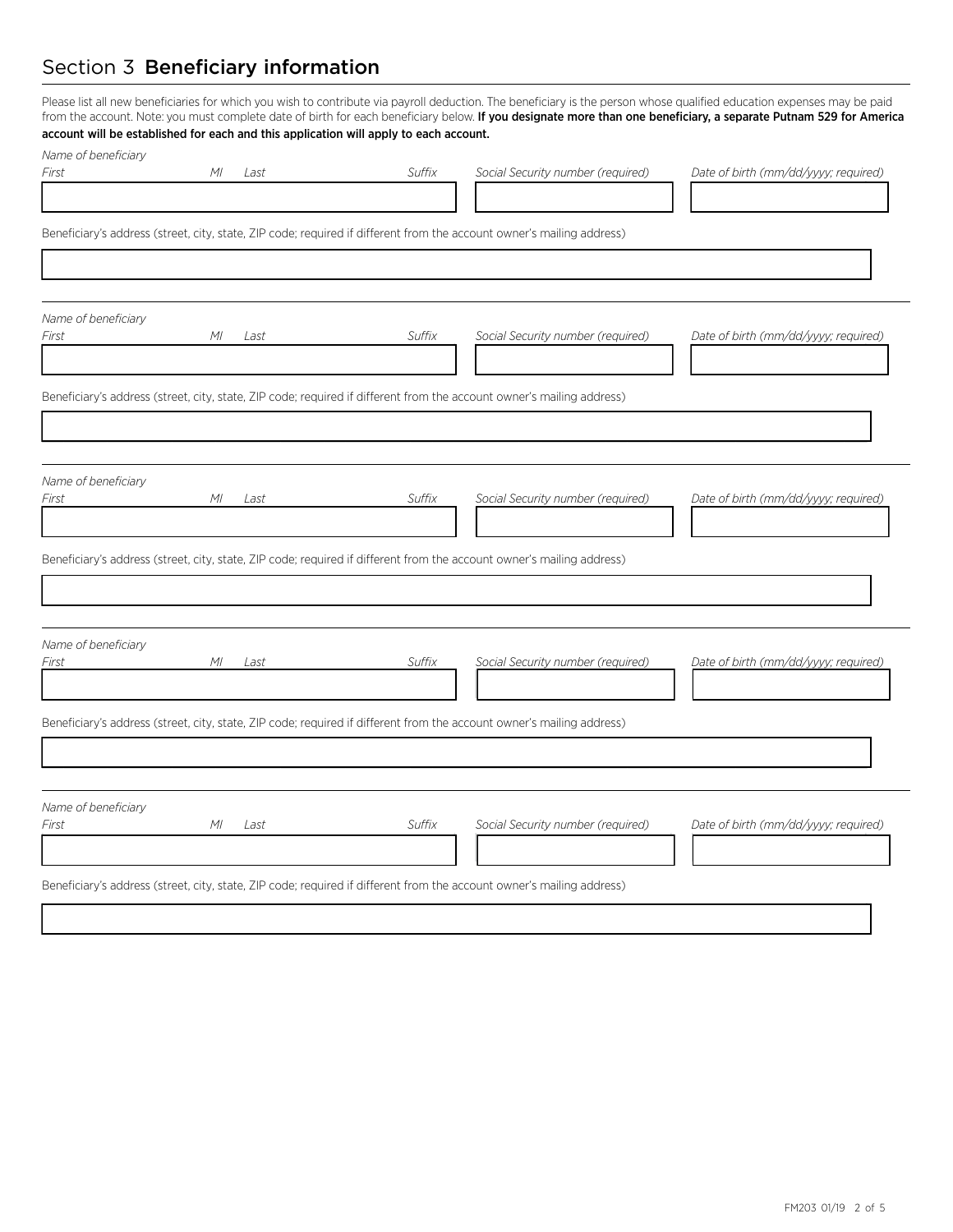## Section 4 Provide information about your financial advisor

| Dealer number                                            | Branch office number                                                   | Financial advisor number |       | CRD number                               |
|----------------------------------------------------------|------------------------------------------------------------------------|--------------------------|-------|------------------------------------------|
|                                                          | Financial advisor name(s) exactly as it appears on firm's registration |                          |       |                                          |
| Financial advisor's firm<br>Branch office street address |                                                                        |                          |       | Financial advisor's contact phone number |
|                                                          |                                                                        |                          |       |                                          |
| City                                                     |                                                                        |                          | State | ZIP code                                 |

Note: If you do not designate a financial advisor, or if the broker-dealer firm you designate does not have a selling agreement with the distributor, Putnam Retail Management Limited Partnership ("PRM") will be designated as the default broker-dealer firm of record on your account and will retain all applicable sales charges. You may designate another broker-dealer firm at any time by returning a signed Change of financial advisor form to Putnam Investor Services.

# Section 5 Employer information

| Name of company        |       |          | Putnam group number |
|------------------------|-------|----------|---------------------|
| <b>Mailing address</b> |       |          |                     |
| Street                 |       |          |                     |
| City                   | State | ZIP code |                     |

### Section 6 Investment options

Please use the Putnam Fund Guide (https://www.putnam.com/literature/pdf/FM103.pdf) to indicate your investment options in Section 7.

- For new investments made to Putnam: If no class of shares is indicated, class A shares will be purchased.
- If you are transferring shares held in The Putnam funds to a new ownership registration with Putnam, you must select the same share class as the original account.

Money market funds are not insured or guaranteed by the Federal Deposit Insurance Corporation (FDIC) or any other governmental agency. Although the fund seeks to maintain a constant share price of \$1.00, it is possible to lose money by investing in this fund. Money market Class B share accounts are not available for direct purchases.

For Age-Based options, the fund code is determined by the beneficiary's year of birth. Beneficiaries that are 21 years of age and older requesting an Age-Based option will be invested into Putnam's Graduate fund.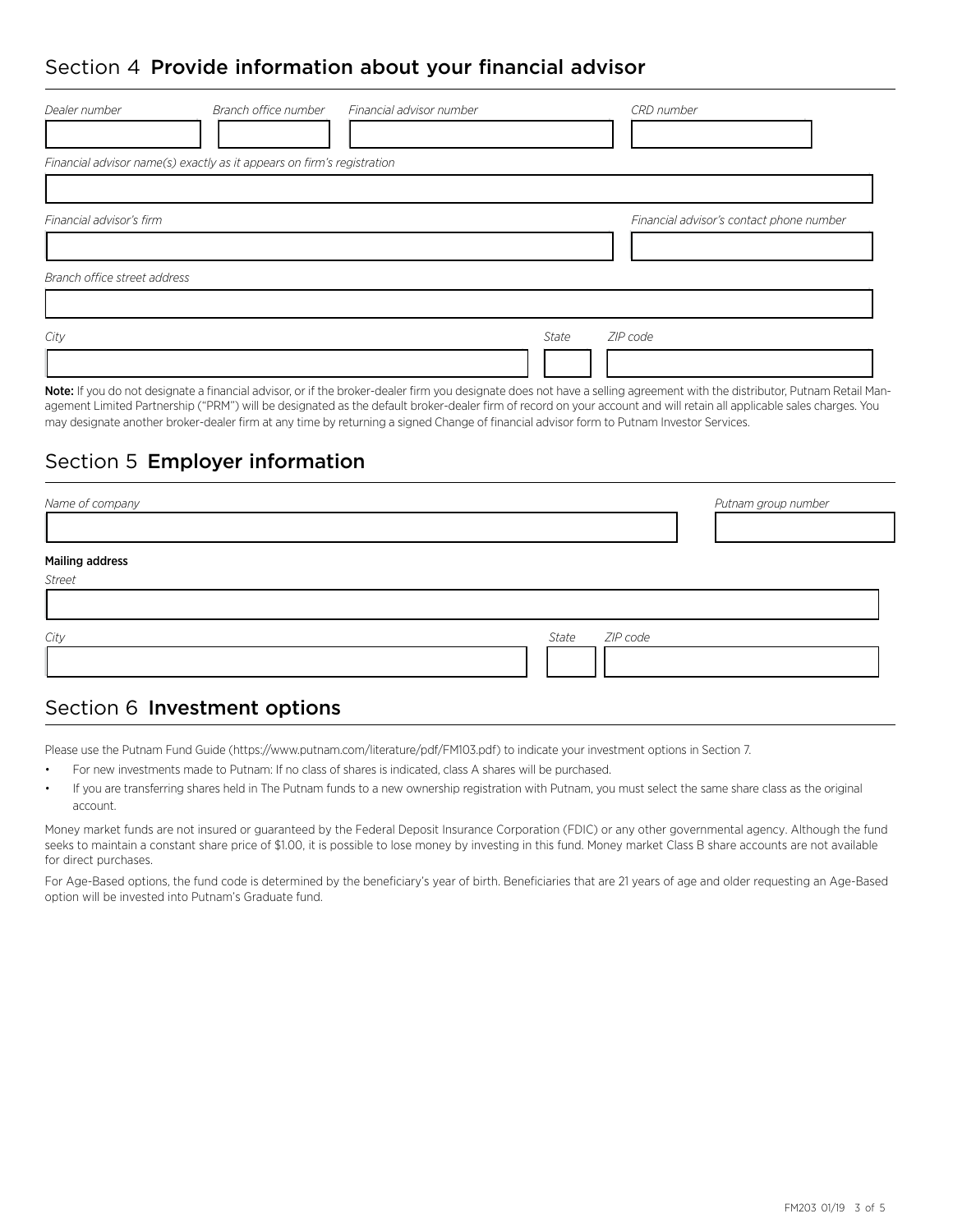#### **Section 7A — Bank account information** (You must provide a voided check or deposit slip; starter checks are not acceptable)

Note: Starter checks, brokerage checks, and checkwriting checks will not be accepted.

Please provide your bank information to allow subsequent purchases to be sent from your bank account. If the Putnam account owner's name is listed in the bank account registration, you will then be eligible for ACH on-demand purchasing via phone or web.

Attach a preprinted or web-generated voided check/deposit slip or a signed letter from the bank on bank letterhead below. Each of these documents must include: bank name, name(s) as registered on the bank account, routing number and account number.

Check the bank account you would like to use:  $\Box$  Checking account  $\Box$  Savings account

o Please use my enclosed investment check to establish bank account options on my account in lieu of other acceptable documents named above.

| Name<br>Address<br>City, State, ZIP |                                                       | $\mathsf{DATE} \_\_\_\_\_\_\_\_\$ |
|-------------------------------------|-------------------------------------------------------|-----------------------------------|
| PAY TO THE                          |                                                       | <b>DOLLARS</b>                    |
|                                     |                                                       |                                   |
|                                     | $\mid$ : 123456789 $\mid$ : 000123456789 $\mid$ : 101 |                                   |

133333333333333333333333333333333334

*Name(s) of all bank account owner(s)*

#### **Section 7B — Systematic Investment plan**

Complete this section to establish a new systematic investment plan using the bank account information provided above. Please indicate the investment option, share class, dollar amount, frequency and date for your investments below. Putnam requests the draft from your bank account on the business day prior to the investment date. If no date is selected, Putnam will default to the 15th. If no frequency is selected, Putnam will default to every month. If the investment date falls on a weekend or a holiday, the investment will be made the next business day. If the investment date falls on a date that does not occur within a particular month (29th-31st), the investment will be made the prior day, unless this day falls on a weekend or holiday then the investment will be made the next business day.

#### Step 1: Investment allocation

| Fee structure                | ПA | $\Box$ c |      |        |                   |  |               |
|------------------------------|----|----------|------|--------|-------------------|--|---------------|
| Name of beneficiary<br>First |    | M        | Last | Suffix | Investment option |  | Dollar amount |
|                              |    |          |      |        |                   |  |               |
|                              |    |          |      |        |                   |  |               |
|                              |    |          |      |        |                   |  |               |
|                              |    |          |      |        |                   |  |               |
|                              |    |          |      |        |                   |  |               |

#### Step 2: Option frequency

Choose a frequency below:

|  | Frequency: $\Box$ Invest every month (enter investment date(s) below) or $\Box$ Invest only in the month(s) chosen below:              |  |  |  |  |
|--|----------------------------------------------------------------------------------------------------------------------------------------|--|--|--|--|
|  | $\Box$ Jan $\Box$ Feb $\Box$ Mar $\Box$ Apr $\Box$ May $\Box$ June $\Box$ July $\Box$ Aug $\Box$ Sept $\Box$ Oct $\Box$ Nov $\Box$ Dec |  |  |  |  |

Indicate investment date(s):

Investment date: Additional investment date: (use if you wish to invest multiple times within a month)

(MM/DD) (DD)

1212 124